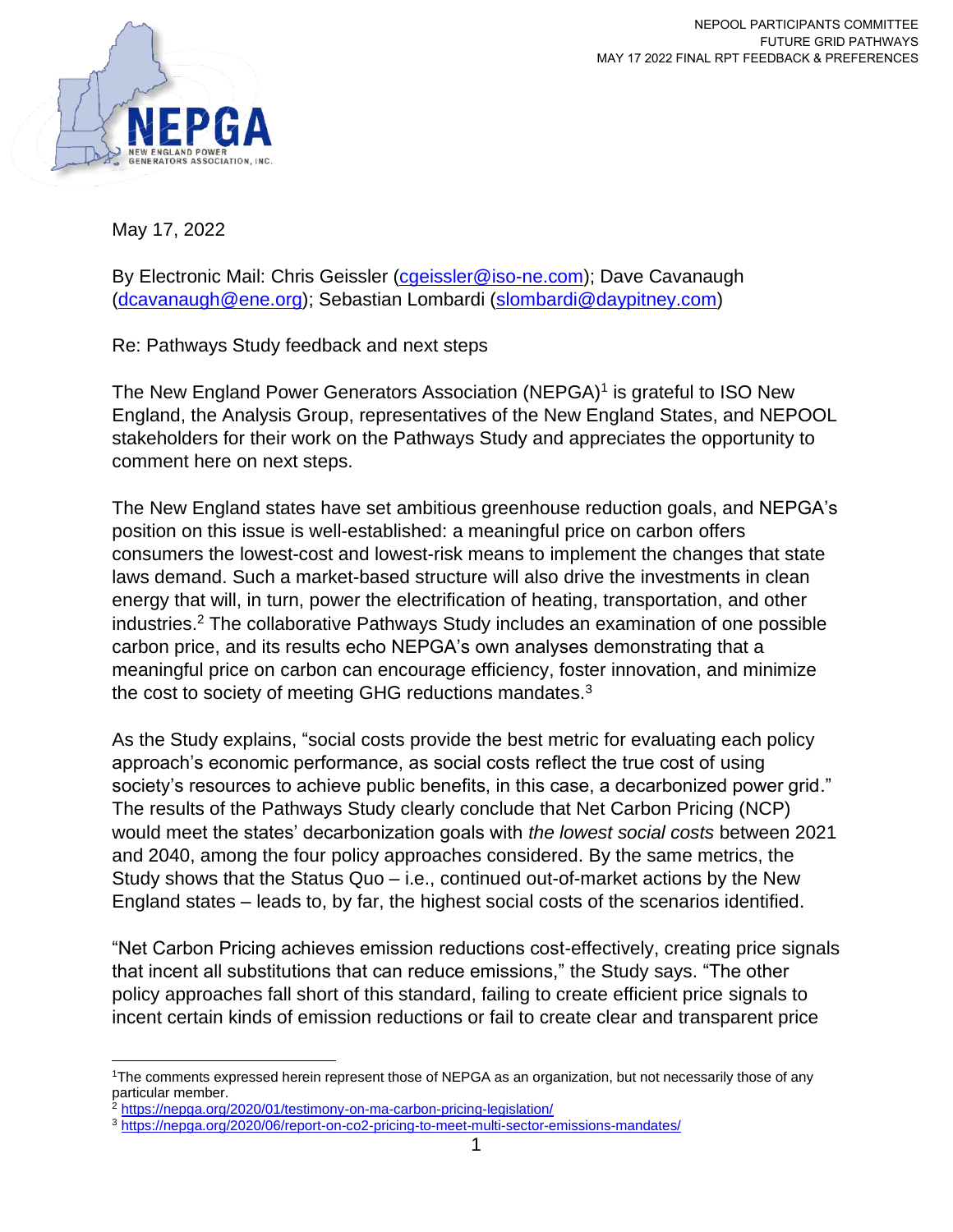signals to incent reductions." Moreover, as time goes on and the region approaches its deadlines to achieve its reductions goals, the cost difference between NCP and the status quo grows wider. Continued reliance on long-term contracts for individual resources is, as Pathways clearly shows, by far the most expensive and least-efficient option for society.

And so, as the New England states aggressively pursue clean energy and decarbonization policies, it is NEPGA's belief that the competitive markets should be expanded to meet these wider policy goals. NEPGA's advocacy is rooted in the principles of fostering a wholesale electricity market in which resources across all technologies and vintages compete against each other to provide the most affordable electricity supply in a reliable manner, consistent with state and federal environmental policies. Those principles can and should be used for the next step in the New England energy system.

Even without a meaningful price on  $CO<sub>2</sub>$  emissions, and instead because of the efficient dispatch of power plants, New England's electricity sector CO<sub>2</sub> emissions have dropped by 56% since 1990. <sup>4</sup> When coupled with a constraint for emissions, even greater GHG reductions could occur.

NEPGA appreciates the states' timely response to the Pathways analysis. NEPGA particularly notes NESCOE's affirmation that the region not only needs to support new clean energy, but also must sustain the resources that are already contributing to the region's goals. NEPGA shares NESCOE's belief that the region must "continue focusing on means to provide sufficient revenue to existing clean energy resources needed for reliability..." and NEPGA believes the lowest-cost and most efficient way to accomplish this goal is through a meaningful price on carbon. <sup>5</sup>

If a price on carbon were built into the wholesale markets, existing resources that are already supporting the region's carbon reduction efforts may be able to continue operations that, without a carbon price, would otherwise become unsustainable. A meaningful price on CO<sub>2</sub> will not only foster the financing of needed new resources, but also help fill the gap for existing clean energy resources whose attributes are not valued appropriately valued in today's markets and are rarely the focus of new public policies.

NEPGA's members are poised to be meaningful partners as the region transitions to its clean-energy future. As the people and businesses of New England turn to electricity for their transportation and home-heating needs, the reliability and affordability of the electric system will become all the more critical. This shift is not theoretical, as the ISO forecasts increasing electricity demand after years of decline. <sup>6</sup> Therefore, making the

<sup>4</sup> <http://www.eia.gov/environment/emissions/state/> (released April 13, 2022)

<sup>5</sup> <https://nescoe.com/resource-center/pathways-observations-may-2022/>

<sup>&</sup>lt;sup>6</sup> [https://www.iso-ne.com/static-assets/documents/2022/05/lf2022\\_energy\\_seaspeak.pdf](https://www.iso-ne.com/static-assets/documents/2022/05/lf2022_energy_seaspeak.pdf)